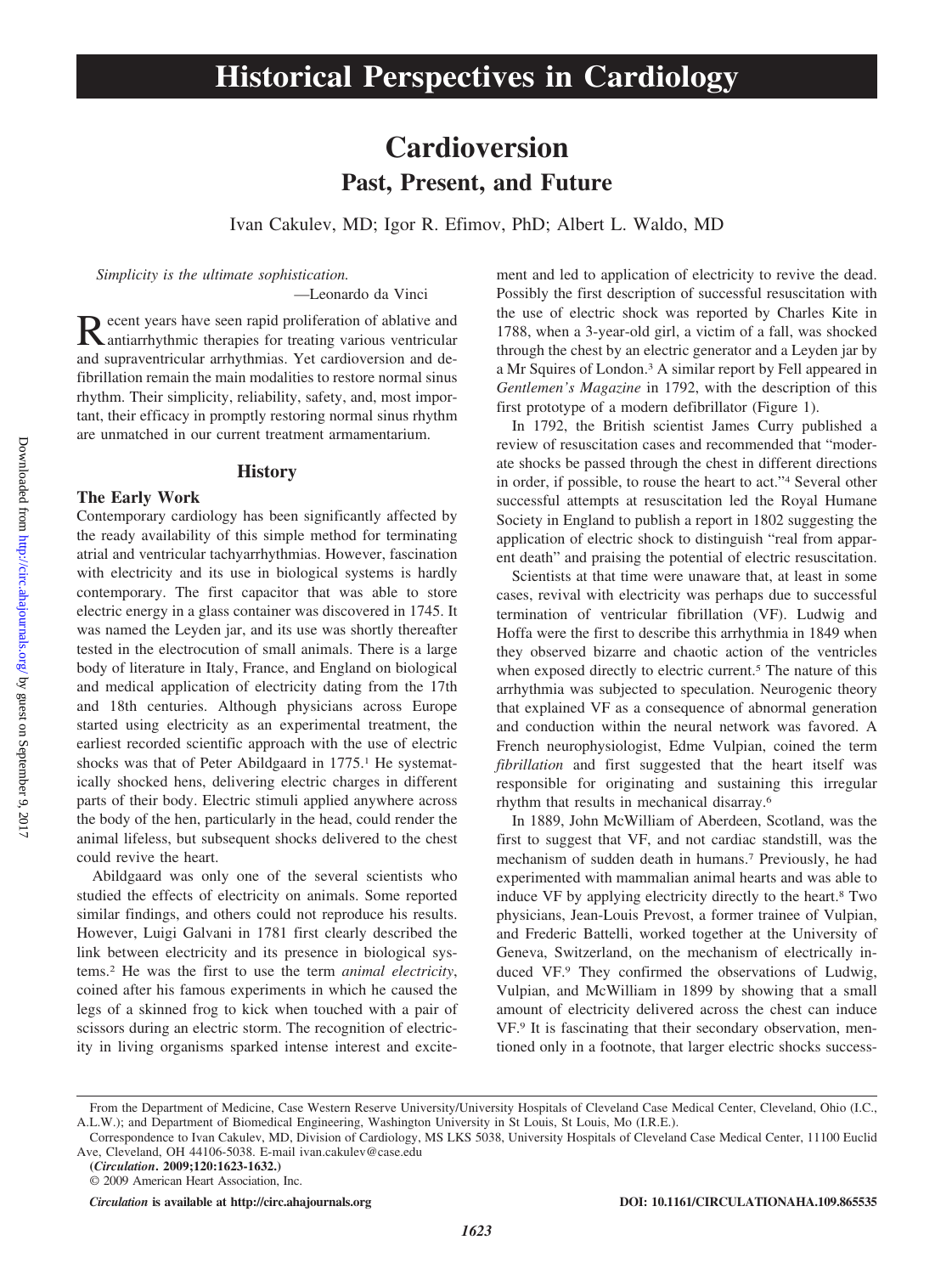

**Figure 1.** An apparatus similar to Charles Kite's, built and successfully used by Fell, as described in the 1792 issue of the *Gentleman's Magazine*. Courtesy of Mark Gulezian, Takoma Park.

fully restored normal sinus rhythm stirred little interest until the first defibrillation experiments some 30 years later. Even well-respected figures, giants in the field like Carl Wiggers, who later made significant contributions to the theory of fibrillation and defibrillation, were skeptical of the report of Prevost and Battelli and did not find "their claims worthy of the time, effort or expense."10

#### **Work in the First Half of the 20th Century in the West**

Nevertheless, Prevost and Battelli proposed the so-called incapacitation theory, whereby VF is terminated by complete electromechanical incapacitation of the myocardium established by the electric shock that also stopped and abolished the return of normal electric and mechanical work of the heart. Consequently, direct massage of the heart was suggested to support the circulation until electromechanical function of the heart was restored. This method was perfected by Carl Wiggers<sup>10</sup> and used later during the pioneering studies with defibrillation in humans by Claude Beck.<sup>11</sup>

The late 19th and early 20th centuries brought rapid expansion of commercially available electric power. This progress was followed by a growing number of accidents involving electrocution. It soon became apparent that most of the deaths were due to VF. Orthello Langworthy and Donald Hooker, both physicians at Johns Hopkins University, and William Kouwenhoven, an electrical engineer, were funded by the Consolidated Edison Electric Company of New York City to investigate the possible remedies for these frequent accidents. They studied both alternating current (AC) and direct current (DC) shocks and concluded that AC shock was more effective in terminating VF.12 In 1933, the Johns Hopkins group succeeded in terminating VF in a dog when they accidently applied a second shock, hence the term *countershock*. <sup>13</sup> In 1936, Ferris and colleagues, another team composed of engineers and cardiologists, reported the first closed-chest defibrillation in sheep with the use of an AC shock.14

All of these experiments culminated with the first reported defibrillation of the exposed human heart performed by



**Figure 2.** Claude S. Beck, MD. Courtesy of the Dittrick Medical History Center, Case Western Reserve University, Cleveland, Ohio.

Claude Beck (Figure 2), a cardiothoracic surgeon at Western Reserve University/University Hospitals of Cleveland, Ohio, in 1947.11 Beck was aware of Carl Wiggers' work on the mechanisms of fibrillation and defibrillation. Wiggers, also of Western Reserve University, had described the induction of VF through the concept of the vulnerable period.15 He was also a proponent of defibrillation, although he did not believe in transthoracic delivery of electric shocks. These conclusions influenced Beck when he performed the first known defibrillation of VF in humans. He was operating on a 14-year-old boy. During the closure of the wound, the pulse stopped, at which time the wound was reopened, and cardiac massage was performed for the next 45 minutes. An ECG confirmed VF, and seeing no other option, Beck delivered a single shock that failed to defibrillate the VF. After intracardiac administration of procaine hydrochloride, he delivered the second shock that restored sinus rhythm. This success triggered immediate acceptance of defibrillation across the world. Beck's defibrillator used AC directly from the wall socket (Figure 3). He built it together with his friend James Rand III of the RAND Development Corporation. The most significant drawback, however, was that it could be used only to defibrillate exposed hearts. Therefore, for years it was used only in operating rooms.

#### **Work in the Soviet Union**

Concurrent with the studies in the 1930s and 1940s in the West, a different approach to defibrillation was being developed in the Soviet Union. The latter provided further insight into the mechanisms of defibrillation and paved the way for development of modern defibrillation waveforms and the use of DC shock. The director of the Institute of Physiology at the Second Medical University in Moscow was Professor Lina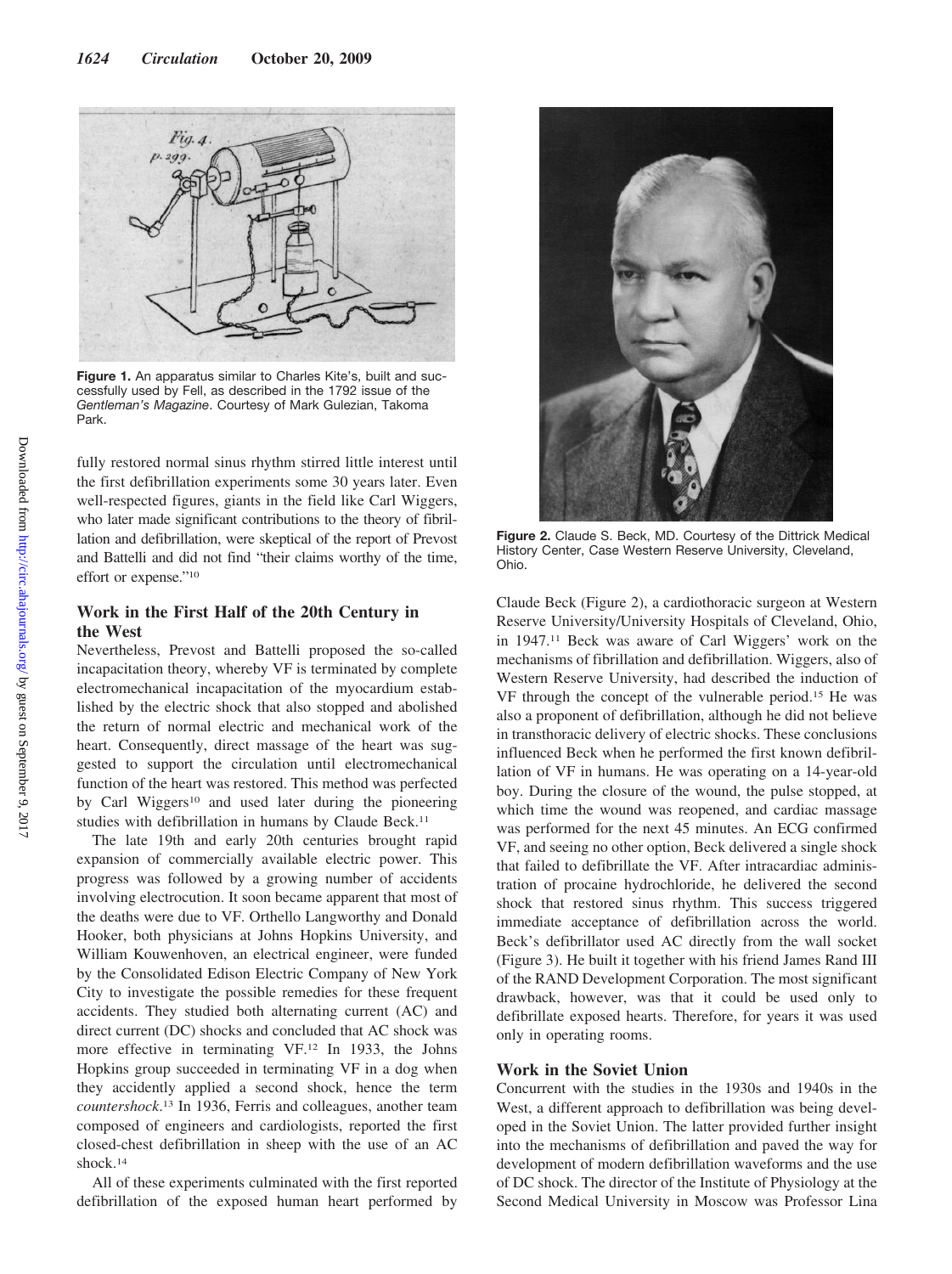

**Figure 3.** Beck's defibrillator. Courtesy of the Dittrick Medical History Center, Case Western Reserve University, Cleveland, Ohio.

Stern, who, as a former trainee and then associate of Prevost and Battelli, had studied VF and defibrillation. She assigned a PhD project on the study of arrhythmogenesis and defibrillation to Naum Gurvich (Figure 4), a young physician member of her laboratory. Gurvich later became a key figure and made fundamental discoveries in the fields of fibrillation and defibrillation. In 1939, in their classic work,<sup>16,17</sup> Gurvich and



**Figure 4.** Naum L. Gurvich, MD. Courtesy of Margarita Bogushevich, MD.



**Figure 5.** The first DC defibrillator ID-1-VEI for external transthoracic and internal use made in the USSR in 1952. Paddles and cords were stored in the separate metal box, which is leaning on the device. The defibrillator in this picture was given in 1958 to Dr Robert Hosler, an associate of Dr Claude Beck, by Dr Vladimir Negovsky in Moscow during Dr Hosler's visit to Russia. Courtesy of the Dittrick Medical History Center, Case Western Reserve University, Cleveland, Ohio.

Yuniev proposed using a single discharge from a capacitor to defibrillate VF, thus effectively introducing DC shock for defibrillation purposes. Until then, an AC shock was favored and was being developed as the most effective way to defibrillate VF. Parenthetically, in the West, AC shock continued to be used exclusively until the early 1960s. During his doctoral research (1933–1939), Gurvich found that an AC shock at a frequency of 50 to 500 Hz could not be tolerated and, in fact, led to VF. However, he also showed that a single discharge from a capacitor with a DC shock terminated VF. Another advantage of a DC shock was that large amounts of energy could be delivered in a relatively short period of time. In the 1940s, combining his studies with the Wiggers-Wegria model of the vulnerable period, he proposed a completely new concept in the field of defibrillation that was based on using biphasic defibrillation waveforms. Gurvich first reported using rounded biphasic waveforms, produced by a capacitor and inductor, for defibrillation as early as 1939, although at that time he was unaware of the superiority of this waveform over the monophasic waveform. More importantly, these advances allowed Gurvich<sup>18</sup> to propose his "excitatory" theory of defibrillation, which suggested that direct excitation of the myocardium prevents further propagation of fibrillatory waves without preventing resumption of normal sinus rhythm. He also introduced the concept of the motherreentrant circuit as a foundation for the development and sustainability of VF.19 In the United States, MacKay and Leeds in 1953 reported on their first experience with DC shock in dogs.20 Their conclusion was similar to that of Gurvich: They pointed out that DC shock is more efficacious and safer than AC shock, and they also suggested the use of DC shock in humans. All of these reports had opened the way to explore the use of DC or capacitor shocks. In 1952, Gurvich designed the first commercially available transthoracic DC defibrillator (Figure 5) in the world.19,21,22 The application of this device was described in great detail in the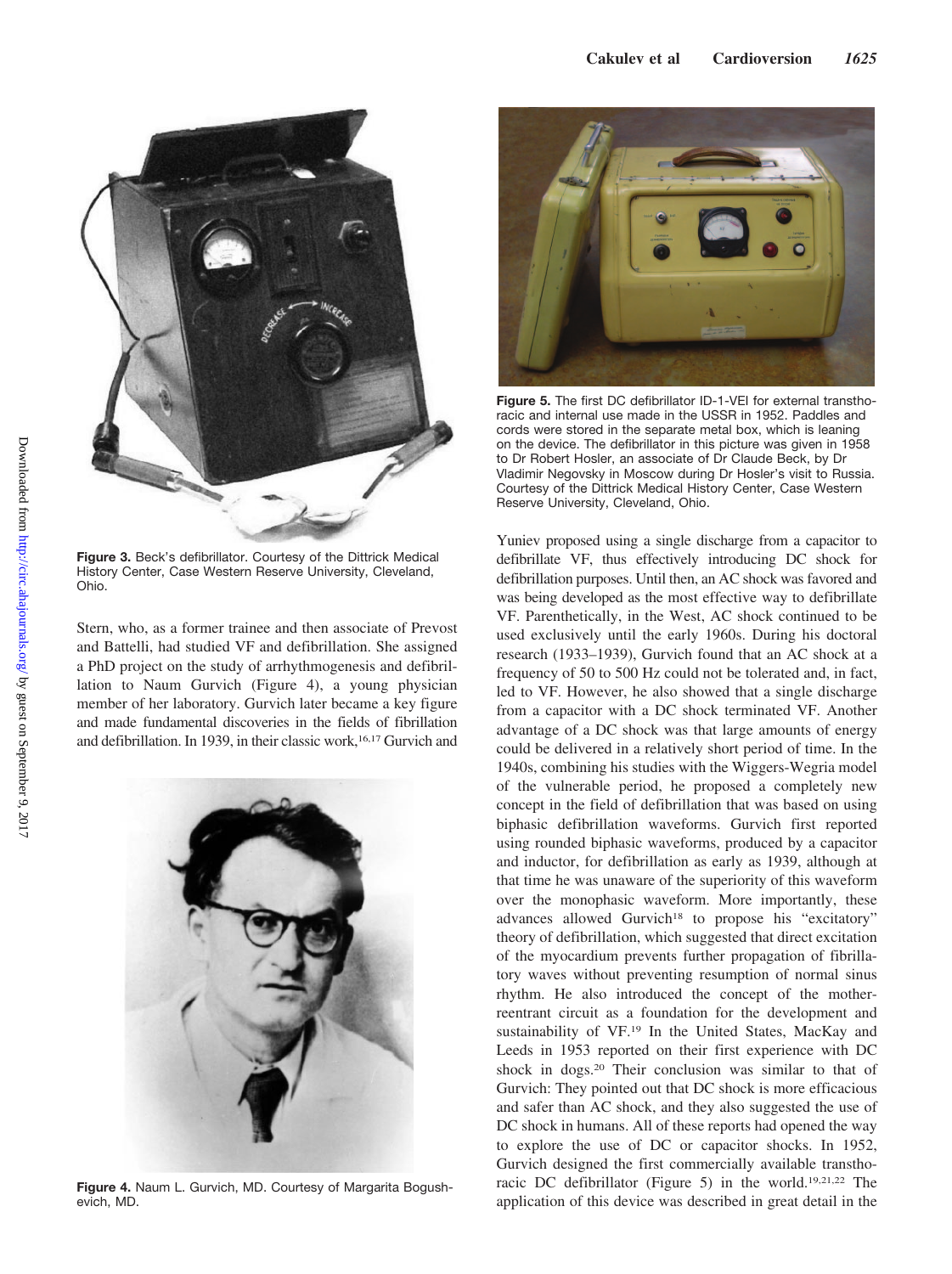

**Figure 6.** Bloc Réanimateur, the first automatic external defibrillator/pacer designed by Fred Zacouto, MD. Courtesy of Fred Zacouto, MD.

Soviet Ministry of Health resuscitation guidelines, published first in 1952.23 The guidelines required every operating room of a major hospital to have a defibrillator. This first DC defibrillator, ID-1-VEI, used a monophasic waveform that, 10 years later, became known as the Lown waveform.

Following the work of Gurvich in Moscow, another physician-scientist behind the Iron Curtain made the next important defibrillation contribution. In 1957, Bohumil Peleška, from Prague, Czechoslovakia, reported on both direct and transthoracic use of DC shock for defibrillation purposes.24 He constructed his own DC defibrillator, modifying Gurvich's design by including an iron core in the inductor, $25$ and is credited with improving the procedure of cardioversion by using lower voltage and describing the effects of DC shock. Thus, the original work on biphasic defibrillation waveforms and DC cardioversion and defibrillation had originated initially in the East.

It was again in the Soviet Union in February 1959 that Vishnevskii and Tsukerman performed the first reported cardioversion of atrial fibrillation (AF) using a DC shock.26,27 The patient had AF for 3 years, and the restoration of normal sinus rhythm took place during mitral valve surgery. The same team reported the first successful transthoracic cardioversion of atrial arrhythmias in 20 patients using DC cardioversion in 1960.28 In 1970, Gurvich introduced the first biphasic transthoracic defibrillator, which became standard in Soviet medical practice from that time, preceding Western analogs by at least 2 decades.29

Of note, as part of "an international trip to further international cooperation in medical research for the good of people," in 1958, the well-known and influential senator Hubert H. Humphrey visited Moscow.<sup>30</sup> During that trip, Humphrey visited the Research Laboratory of General Reanimatology (Resuscitation), where he met with its director, Vladimir Negovsky, and the laboratory's leading defibrillation researcher, Naum Gurvich. "There, I saw his successful animal experiments on the reversibility of death, that is, on the revival of 'clinically dead' animals through massive electric shocks. When I returned to our country, I reported publically on his experiments."31 Later, Humphrey urged the



**Figure 7.** Bernard Lown, MD. Courtesy of Lown Cardiovascular Research Foundation.

development of programs through the National Institutes of Health "on the physiology of death, on resuscitation, and related topics."31 Nevertheless, the work behind the Iron Curtain remained virtually unrecognized in the West. However, as we shall see, the work became known to an electrical engineer working for the American Optical Company, and this had a profound impact on the field.

#### **Work in the Western World After 1950**

In 1956, Paul Zoll of Beth Israel Hospital and Harvard Medical School in Boston, Mass, demonstrated successful closed-chest defibrillation in humans, again using an AC shock.32 Not long after, in 1960, working at Lariboisiere Hospital in Paris, France, an electrical engineer and physician, Fred Zacouto, completed the design of the first external automatic defibrillator/pacer33 (Figure 6). He had invented it in March 1953 and filed the related patent in July 1953 in Paris. His "Bloc Réanimateur" was able to sense a slow pulse from an infrared device attached to different parts of patient's body (ear lobe and a finger) and provide transcutaneous pacing until spontaneous return of heart activity. At the same time, it could detect VF from an ECG and deliver an AC shock of adjustable voltage and duration with the ability to redetect VF and redeliver a shock if needed. It was first used to successfully defibrillate a patient in November 1960. A total of 68 devices were produced and sold by 1968, first by Zacouto's Savita company and later by Thomson-CFTH. The device was used in hospitals in France, Switzerland, and Germany.

Bernard Lown (Figure 7) of the Peter Bent Brigham Hospital in Boston, Mass, is credited in the Western world with initiating the modern era of cardioversion. He was the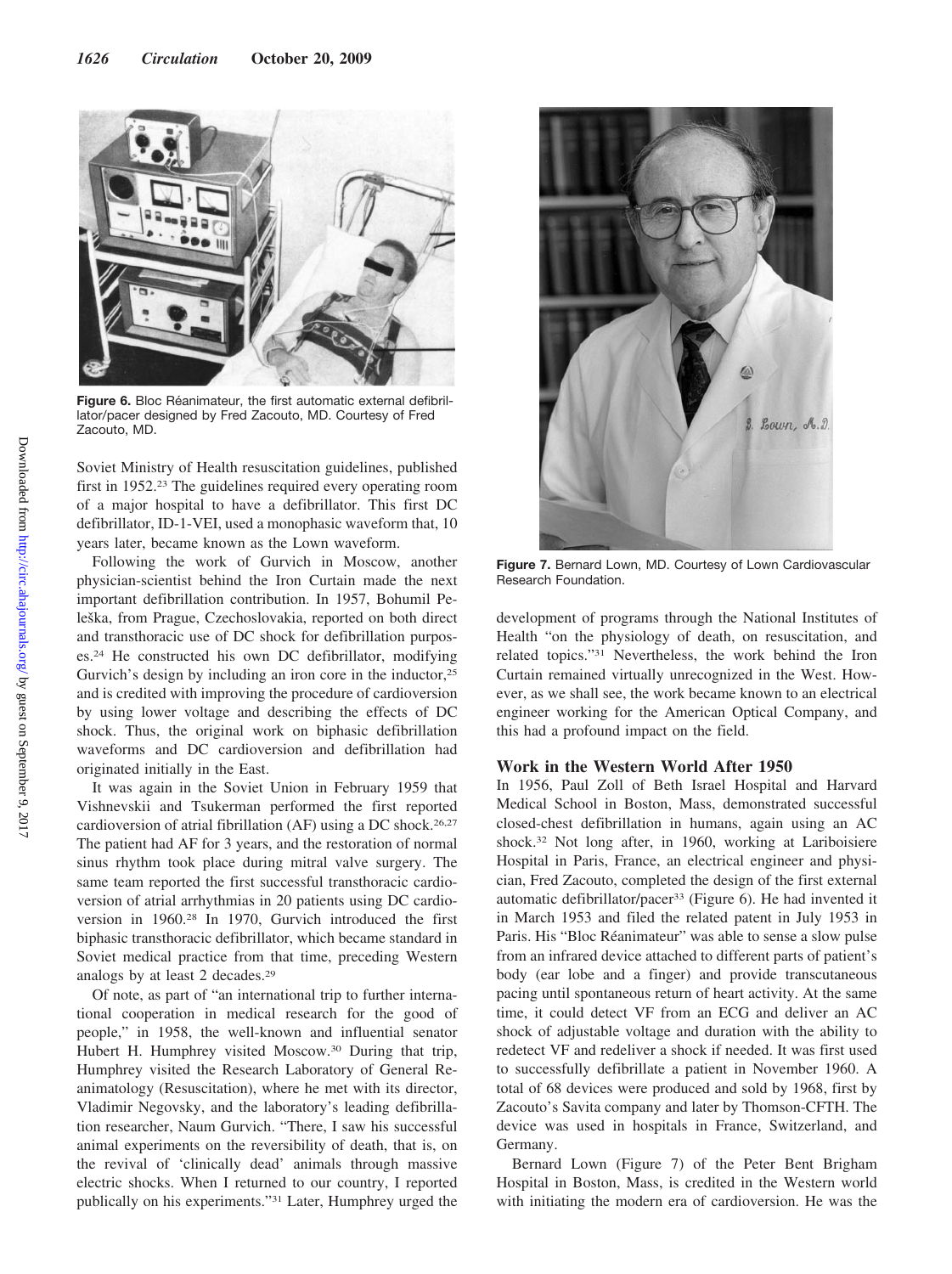

**Figure 8.** Barouh V. Berkovits. Courtesy of the Heart Rhythm Foundation.

first in the West to combine defibrillation and cardioversion with portability and safety. In 1959, in a patient with recurrent bouts of ventricular tachycardia (VT), Lown was the first to transthoracically apply AC shock using the Zoll defibrillator to successfully terminate an arrhythmia other than VF.34 This event is notable because intravenous administration of procainamide had failed to terminate the patient's VT, and application of the transthoracic shock became a dire necessity to try to save a human life.35 Because the procedure was unplanned and on an urgent basis and because there was not any information of which Lown's team was aware to provide data on the safety and efficacy of the procedure, it was done despite the hospital's resistance and only after Lown took sole responsibility.<sup>35</sup> Lown later recalled the following: "Never having seen an AC defibrillator, I hadn't the remotest idea how to use one. A host of questions needed prompt answers: Was the shock painful? Was the anesthesia required? Was there an appropriate voltage setting to reverse ventricular tachycardia? If the shock failed, how many additional ones could be delivered? Did the electric discharge traumatize the heart or injure the nervous system? Could it burn the skin? Were there any hazards for bystanders? Was it explosive for the patients receiving oxygen? My head was migrainous from the avalanche of questions."35 At that time, clearly, Lown knew little about defibrillation and the intricacies of AC versus DC shock.

In early 1961, Lown "fortunately, and quite accidentally, met a brilliant young electrical engineer, Baruch [*sic*] Berkowitz [*sic*]"35 (Figure 8), who was helping Lown's laboratory with instruments for research projects unrelated to the problem of cardioversion and defibrillation. Barouh Berkovits had been developing a DC defibrillator while working for the American Optical Corporation as the Director of Cardiovascular Research. Although the American Optical Corporation manufactured an AC defibrillator, Berkovits was very aware of its shortcomings because he was familiar with the previous work of Gurvich.36 Thus, aware that DC shock was safer and more effective, Berkovits had decided to build a DC defibrillator for possible commercial use. After the "accidental" meeting of Berkovits with Lown, when they learned of each other's interests, Berkovits asked Lown if he would be interested in testing his device. In April 1961, Lown formally asked Berkovits to study his DC defibrillator in canines and for possible clinical application.37 A series of intense experiments followed that involved testing the efficacy of multiple waveforms and evaluating the safety of DC shock in a very large number of canines. During these experiments, the Lown-Berkovits investigation group, aware of the importance of avoiding the vulnerable period, introduced for the first time the novel concept of synchronizing delivery of the shock with the QRS complex sensed from the ECG. During these studies, they also developed a monophasic waveform, later known as the "Lown waveform," with high efficacy and safety for shock delivery during a rhythm other than VF. These studies culminated with the use of the DC cardioverter-defibrillator in patients. Lown is also credited with coining the term *cardioversion* for delivery of a synchronized shock during an arrhythmia other than VF. Noting the previous work with DC defibrillation in humans by Gurvich in the Soviet Union and Peleška in Czechoslovakia, as well as the adverse effects of AC shock, in 1962 Lown et al reported their success in terminating VT with a single DC monophasic shock in 9 patients.<sup>38</sup> Lown subsequently went on to expand DC cardioversion to successfully convert both atrial and ventricular arrhythmias using the monophasic DC shock.<sup>39-41</sup> This success promptly resulted in the acceptance and worldwide spread of DC cardioversion. One result of the success of the DC cardioverter-defibrillator was the development of the modern cardiac care unit, where Lown again played an important role. In 1962, Berkovits patented the DC defibrillator for the American Optical Corporation.

The impact of this "new technique" was indeed profound. The ability to "reverse death" with a simple shock had dramatically improved in-hospital cardiac arrest outcomes. However, it was widely known that the highest mortality was taking place in the immediate period after an individual suffered a heart attack, mainly outside hospital premises.

This problem was boldly addressed by J. Frank Pantridge, who, working together with John Geddes at the Royal Victoria Hospital in Belfast, UK, created the first Mobile Coronary Care Unit, which began operation on January 1, 1966.42 The initial assembly of the defibrillator for this mobile unit, which consisted of 2 car batteries, a static inverter, and an American Optical defibrillator, weighed 70 kg. Any initial skepticism that defibrillation out of the hospital would not be feasible, and may even be detrimental, disappeared when the initial 15-month experience with the "flying squad" was published.<sup>43</sup> Aware of the work of Peleška, Pantridge's team made further improvements in the design of the defibrillator. A key stage in the development of the mobile intensive care unit came with the design of a small, portable defibrillator. Using the miniature capacitor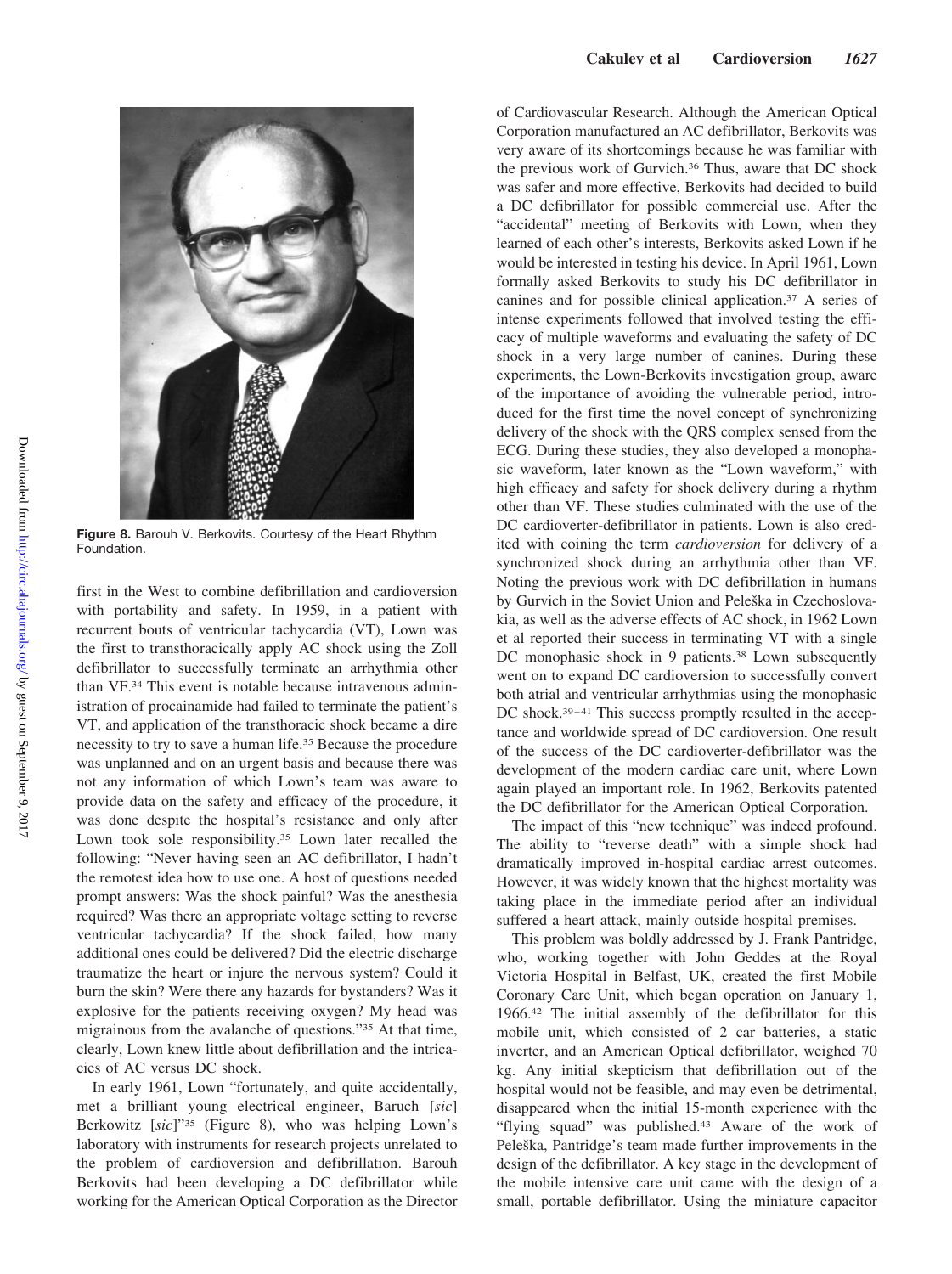developed for the US National Aeronautics and Space Administration, Pantridge, together with John Anderson, a biomedical engineer, developed a 3.2-kg portable defibrillator that became available in 1971.

With great passion, Pantridge advocated his approach of making early defibrillation readily available everywhere. His ideas first became widely accepted in the United States. Subsequently, Anderson and Jennifer Adgey, another physician from the Belfast group, were among the first to develop the semiautomatic and automatic portable external defibrillator in the late 1970s and early 1980s. With continued development, the portable defibrillator gradually evolved from exclusive use by physicians and was given to paramedics, then to firemen, and finally to members of the public. The benefits of this approach are more than obvious today.44

#### **The Implantable Cardioverter-Defibrillator**

Although external transthoracic DC cardioversion gained wide acceptance and radically improved patient outcomes, the work on defibrillation did not stop here. Defibrillation from an implantable device was the next major achievement that dramatically changed our approach to treat sudden cardiac death. Michel Mirowski conceived the idea for an implantable cardiac defibrillator while working in Israel. Mirowski trained at Tel Hashomer Hospital in Israel, where his mentor was Harry Heller.<sup>45</sup> Heller had developed repetitive bouts of VT that were treated with quinidine or procainamide. However, Mirowski was very aware that, sooner or later, this arrhythmia would take Heller's life. It was the sudden death of his mentor in 1966 and the recognition that sudden arrhythmic death was a major problem without, at that time, a solution that influenced Mirowski to dedicate his career to design and develop the implantable cardiac defibrillator. Mirowski recognized that it would be very difficult to accomplish his goal in Israel. In 1968, he accepted a position at Sinai Hospital of Baltimore, Md, as a director of the Coronary Care Unit, with 50% of his time for research. He arrived there in the summer of 1969, and in November 1969 he began working toward his goal with Morton Mower, a young cardiologist and a vital coinvestigator. Together, they produced and tested in dogs the first prototype of an automatic defibrillator<sup>46</sup> (Figure 9). Virtually simultaneously and independently, John Schuder, a PhD in Electrical Engineering and then an Associate Professor of Biophysics and Surgery at the University of Missouri in Columbia, also began work on an implantable defibrillator.47 While contemplating future projects during an American Heart Association meeting in 1969, and having been steeped in "transthoracic defibrillation, knowledge about waveform efficacy, and an appreciation of circuit design and component problems," Schuder later commented, "it was almost immediately apparent that the automatic implantable defibrillator was a doable project. I decided to go home and do it."47 In fact, Schuder was the first to implant and successfully use a cardiac defibrillator in a dog in January 1970.48 He subsequently abandoned his work on the implantable defibrillator, instead concentrating his work on optimization of shocking waveforms. Schuder's continued contributions laid the foundation for the miniature, low-energy, reliable, high-voltage, biphasic waveform, which



**Figure 9.** Drs Morton Mower (left) and Michel Mirowski (right) with their first prototype of an automatic defibrillator. Courtesy of Ariella Rosengard, MD.

ultimately made contemporary implantable cardioverterdefibrillator (ICD) therapy possible.

The continued path to the first implantable cardiac defibrillator in humans was anything but simple or short. As stated by William Staewen, the Director of the Biomedical Engineering Department at Sinai Hospital of Baltimore, Md, and Morton Mower, "The design had to be virtually unflawed. It had to reliably sense ventricular defibrillation and deliver a high energy electric shock to correct the arrhythmia in less than one minute. This had to be accomplished with a device placed remotely in the hostile environment of the body. It had to function as designed for years and must not, if it would fail for any reason, cause injury to the patient."49 When one considers the technical challenges with the potential for both harmful effects and lack of clinical benefit, it comes as no surprise that many leading medical and engineering authorities, including Lown himself, challenged this novel and original idea.50 Nevertheless, Mirowski and Mower, ultimately working with Dr Stephen Heilman and his small company, Medrad (later, Intec Systems, a subsidiary of Medrad), persevered in their project, overcoming many obstacles, from the enormous to the small. They finally achieved their goal. In February 1980, after 11 years of development, the first internal cardiac defibrillator was implanted in a patient at the Johns Hopkins Hospital in Baltimore by Levi Watkins, the cardiothoracic surgeon, and Philip Reid, the cardiac electrophysiologist. After the third patient implantation, the device also included cardioversion. The cardioversion-defibrillation device obtained Food and Drug Administration approval in 1985. Soon after, antitachycardia pacing was added. The Food and Drug Administration approval ended a century-long era of investigation, description of basic mechanisms of arrhythmias, and attempts at resuscitation of the dead that finally culminated in an implantable device that safely and effectively aborted sudden cardiac death. The ICD device continued to improve and has now been developed to the point that it can be used virtually at any time and in any place to treat ventricular arrhythmias, if needed. The dedication of many individuals and groups has made this possible. Unfortunately, the space limitation for this article prevents us from mentioning all those who have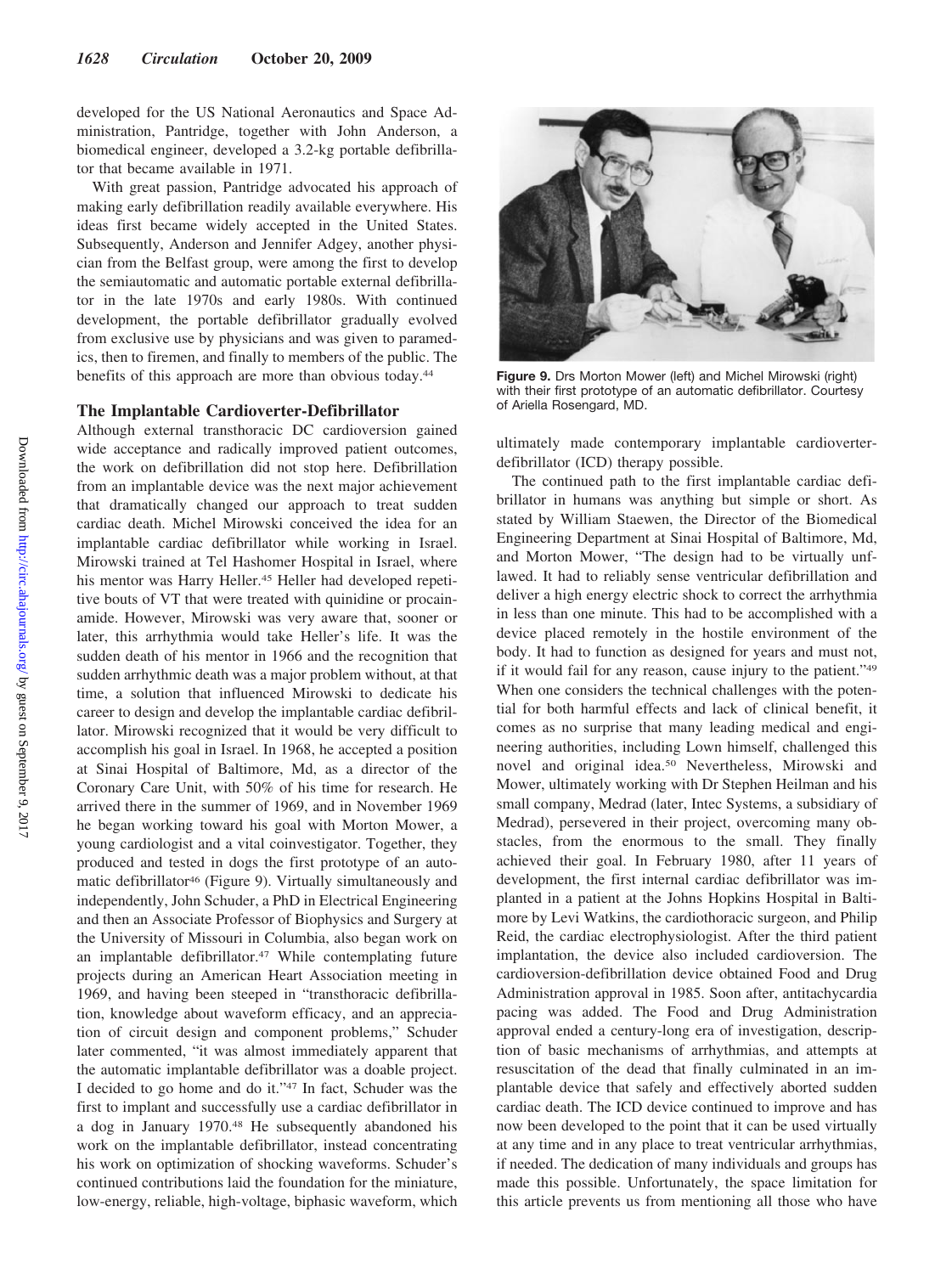#### **Present**

Little has changed in the technique of cardioversion since Lown's article in the early 1960s. Progress has been made in reducing the already low associated complication rate and in understanding the factors responsible for success. Successful cardioversion or defibrillation occurs when a shock with sufficient current density reaches the myocardium. Because the maximum energy stored in the capacitor is fixed, the principal determinant of current density is transthoracic impedance to DC discharge. The factors influencing transthoracic impedance that can be modified by the technique of cardioversion include the interface between the electrode and skin, the electrode size, and the electrode placement. Although a variety of chest placements have been used, there are 2 conventional positions for the electrode paddles: anteroposterior and anterolateral. In the anterolateral position, paddles are placed between the ventricular apex and the right infraclavicular area, whereas in the anteroposterior position, one paddle is placed over the sternum and the second interscapularly. Lown originally advocated that the anteroposterior position is superior because it requires less energy to reverse AF.<sup>52</sup> Some studies have confirmed this notion,<sup>53,54</sup> whereas others have shown no advantage to either paddle position.<sup>55,56</sup> Because only  $\approx 4\%$  to 5% of the shocking energy actually reaches the heart,<sup>57</sup> minor deviation of this electric field probably has little effect on the final outcome. In today's era of biphasic waveforms, the position of the paddles most likely plays an even smaller role.

The size of the electrodes through which the shock is delivered has been shown to significantly influence the transthoracic impedance.<sup>58-60</sup> A larger electrode leads to lower impedance and higher current, but an increase in size of the electrode beyond the optimal size leads to a decrease in current density.61 In humans, paddle electrode size with a diameter between 8 and 12 cm appears to be optimal.<sup>62,63</sup> Improved skin-to-electrode contact also leads to reduction of transthoracic impedance and an increase in the success rate. Hand-held paddles may be more effective than self-adhesive patch electrodes, perhaps because of better skin contact.64 In addition, the usage of non–salt-containing gels has been associated with an increase in transthoracic resistance.65

#### **The Biphasic Waveform**

Gurvich was the first to demonstrate the superiority of the biphasic waveform over the monophasic in dogs in 1967.<sup>66</sup> Most of the external defibrillators in the Soviet Union from the early 1970s used biphasic waveforms,<sup>67</sup> which are known in Russia as the Gurvich-Venin waveform. It took much longer for the West to realize the benefit of the biphasic waveform over the original Lown monophasic waveform. The first experiments comparing the monophasic and biphasic waveforms for transthoracic defibrillation were done independently by Schuder et al in the 1980s.<sup>68,69</sup> Ventritex's Cadence V-100, approved by the Food and Drug Administration in 1993, was the first ICD that used a biphasic waveform. Curiously, this waveform was first used in ICDs and only a few years later in external defibrillators. The efficacy of an ICD is limited by the maximum stored energy. In their attempt to limit the device size, manufacturers of the ICD finally chose the more effective biphasic waveform. Although the Gurvich-Venin biphasic waveform was superior to the monophasic waveform, its requirement for an inductor precluded major reduction in size for use in ICDs. It was the work of John Schuder47 and also Raymond Ideker,70 then at Duke University, on optimization of biphasic waveforms that made miniaturization of implantable defibrillators possible. After 2000, most defibrillators developed for either external or internal use were "biphasic" devices, meaning that they reverse polarity 5 to 10 ms after the discharge begins. The biphasic waveform has been shown in humans to defibrillate both AF and VF more effectively than monophasic waveform.71–75 Despite the clear superiority of the biphasic waveform, the recommended initial shock energy remains unclear. The 2006 American College of Cardiology/American Heart Association/European Society of Cardiology guidelines on the management of AF recommend starting at 200 J with a monophasic waveform. "A similar recommendation to start with 200 J applies to biphasic waveforms, particularly when cardioverting patients with AF of long duration."76 The American Heart Association Advanced Cardiac Life Support guidelines recommend initially defibrillating VF with the use of a 360-J monophasic shock or a default 200-J biphasic shock if the type of the biphasic waveform is unknown.

Besides the waveform shape, success in restoring normal sinus rhythm is related directly to the type and duration of the arrhythmia. Successful termination of organized tachycardias requires less energy than disorganized rhythms such as polymorphic VT, AF, or VF. Similarly, tachycardias of shorter duration have higher immediate conversion success rates. For instance, the overall success rate in restoring sinus rhythm in patients with AF is  $\geq 90\%$  when the arrhythmia is of <1 year's duration compared with 50% when AF has been present for  $>5$  years.<sup>77</sup>

The risks associated with DC cardioversion are related mainly to inadvertent initiation of new tachyarrhythmias, the unmasking of bradycardia, and postshock thromboembolism. More than 25% of patients have bradycardia immediately after cardioversion, and this incidence is higher in patients with underlying sinus node dysfunction.<sup>78</sup> Ventricular arrhythmias are uncommon after cardioversion unless an unsynchronized shock was applied, VT previously existed,<sup>79,80</sup> or digitalis toxicity was present. In the latter instance, DC cardioversion is contraindicated. A major risk associated with cardioversion is thromboembolism. Thromboembolic events are more likely to occur in patients with AF who have not been anticoagulated adequately before cardioversion. The incidence varies and has been reported to be between 1% and 7%.81,82 In a large series, the incidence was reduced to 0.8% from 5.3% with proper anticoagulation.<sup>81</sup>

Nevertheless, the efficacy and safety of cardioversion in its current form have withstood the test of time, and it continues to be used widely by clinicians as the most frequent approach to restoring sinus rhythm. This success, associated with a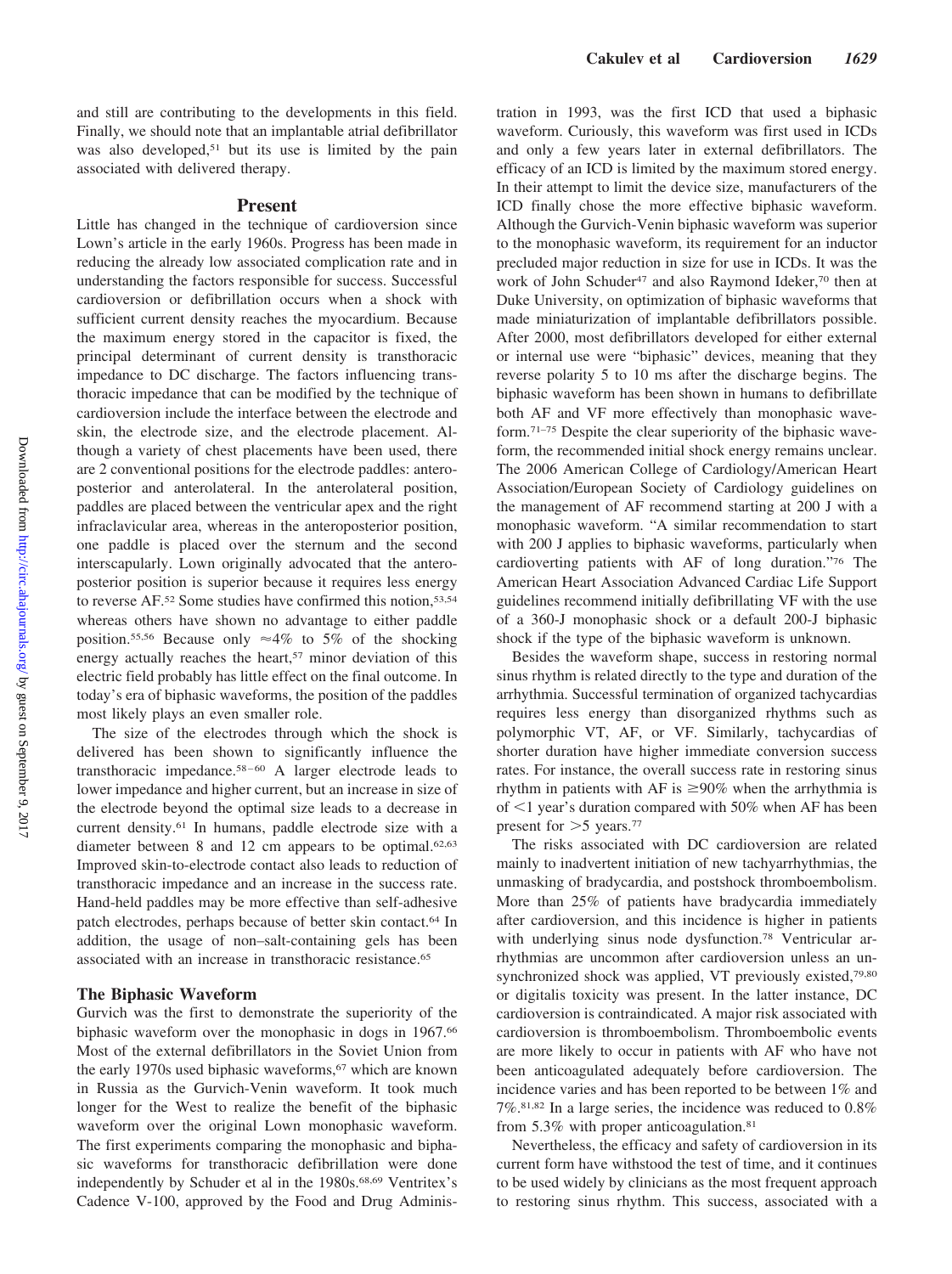very favorable risk profile, has initiated a trend toward wider use of cardioversion/defibrillation not only by medical personnel but also by the general public. Although portable automatic external defibrillators have existed since 1979,83 the accumulation of clinical studies confirming their safety, efficacy, and diagnostic accuracy has recently prompted several US federal initiatives to expand public access to defibrillators.84 – 87

#### **Future Directions**

It is hard to imagine the changes that the future may bring to a technique that has changed so little over the last several decades. Progress usually occurs when light is shed on the unknown. Clearly, as we more fully understand all the intricacies of fibrillation and defibrillation, advances in this field will be made.

We ultimately need to prevent sudden cardiac death in a more effective manner. Currently, we are only partially successful in this task.<sup>88</sup> By far, the vast majority of sudden cardiac death episodes occur in subjects without any identifiable or recognized heart disease. Our current attention is focused only on the relatively small percentage of patients with identifiable or recognized risk factors for sudden cardiac death, mainly subjects with structural heart disease. It is obvious that we do not have an effective solution for the largest part of the population at risk. Further expansion of defibrillation in public spaces is needed. Early warning systems detecting the location of cardiac arrest victims and rapid use of a nearby defibrillator should be developed.89

Our success in preventing sudden cardiac death will depend on our ability to identify the subjects at risk for future events and/or to reduce the adverse effects and risks that are associated with our current treatment strategies. At the present time, in subjects without clear and identifiable risk markers, we are unable to predict who will suffer from sudden cardiac death. Hence, it is necessary to focus our attention on improving the risk profile of our most effective available treatment for sudden cardiac death: defibrillation. For these subjects, only by reducing the risk of the therapy without affecting the quality of life can we improve the risk-benefit ratio and expand the use of cardioversion/defibrillation to combat this serious problem effectively. Eventually, the use of defibrillation may be similar to the current use of seat belts. If the risks are sufficiently low and major inconveniences are avoided, there would be a good reason to expand their use to populations at much lower relative risk for sudden cardiac death.

In this regard, several areas of potential improvement can be identified. The continued development of a less invasive initial implantation procedure that can also avoid intravascular housing of the leads and the device should be pursued. Already, prototypes of an ICD with subcutaneous leads whose implantation does not require intravenous access have been designed.90 Their approval is currently under review. Further improvement in the technology of wearable vest defibrillators can result in even better outcomes with less risk. Having the device on the human body rather than in it will eliminate the risks associated with implantation and will avoid all future complications associated with maintaining the device in the intravascular and intracardiac space. The device will have to be much smaller and less cumbersome than currently available wearable vests to avoid interference with daily activities. It would still have to provide accurate diagnosis and safe and effective treatment of lethal arrhythmias. The benefits of obviating invasive implantation and having a device that will completely eliminate known adverse issues associated with the presence of leads would be indispensable.

Another very important area for future improvement would be to further reduce the defibrillation threshold. This would serve the ultimate goal of eventually eliminating pain, anesthesia, and sedation during shocks, if possible. To achieve this, several different strategies, perhaps in combination with each other, will be used. Current research points toward the direction this is already taking. In all likelihood, more effective cardioversion/defibrillation waveforms will be used. Shocks from  $\geq$ 2 sites simultaneously or sequentially will further improve cardioversion/defibrillation effectiveness. In addition, combination of shocks with cardiac pacing may prove particularly useful. We already know that pacing can influence and terminate reentrant or triggered arrhythmias.<sup>91</sup> Work on animal models and humans on the mechanisms of VF and AF suggests the presence of 1 or more drivers92–95 that may make the strategy of combining shocks with pacing plausible. The hope would be that this combination will result in the need for less energy to restore normal sinus rhythm. This would certainly benefit internal as well as external cardioversion/defibrillation. Clearly, this approach requires more work on the mechanisms of these arrhythmias and the technology used to cardiovert and defibrillate them. Just as in the past, dedicated individuals and teams will be needed to fully solve the puzzles of fibrillation and defibrillation. It may be a while before we come close to this goal, but if the past is the harbinger of the future, then we look forward to the future with great optimism.

#### **Epilogue**

As we reviewed the beginnings and subsequent development of defibrillation and cardioversion for this article, we were surprised to learn how much seminal work had been done behind the Iron Curtain that was almost completely unknown in the West. We can only speculate on the reasons for this, but the final result was that for too many years, humanity was deprived of life-saving treatment that should have been available much earlier. It was fortunate that Barouh Berkovits bridged the gap between East and the West by making the DC transthoracic cardioverter/defibrillator available to Dr Bernard Lown, an interested and dedicated clinician. However, it took another 4 decades for both West and East to merge on the uniform use of biphasic shock waveforms for external as well as internal defibrillators. It seems obvious to us that if we can learn anything from this history, it would be to facilitate cooperation and avoid the barriers that have existed and even still exist among us. Whatever those barriers may be, they are, after all, only made by humans.

#### **Acknowledgments**

The authors wish to thank the following individuals with whom personal communication by 1 or more of the authors made this article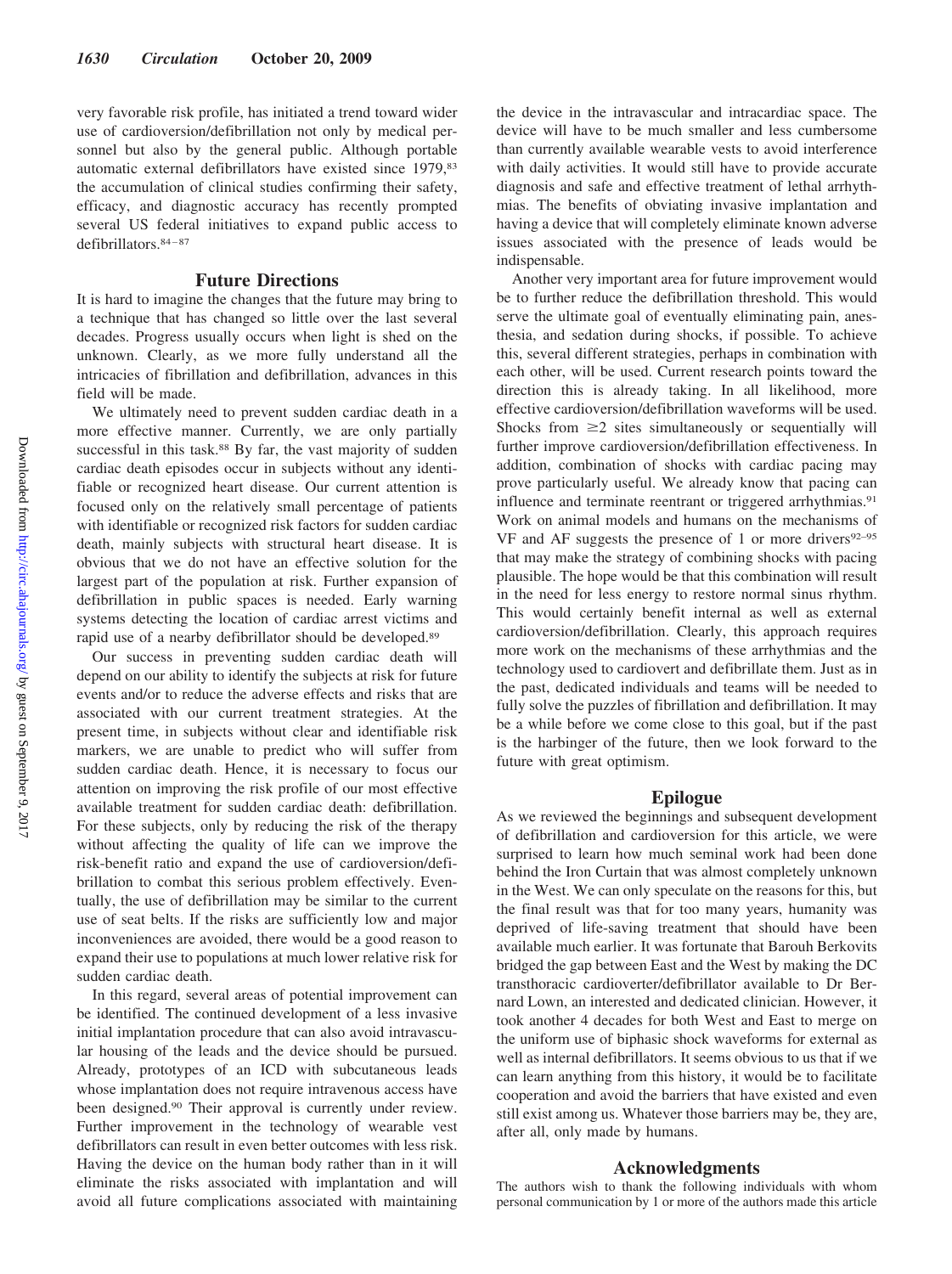possible: A.A. Jennifer Adgey; Sidney Alexander; Raghavan Amarasingham; Barouh Berkovits; Amy Beeman; Betsy Bogdansky; Ian Clement; Leonard Dreifus; Edwin Duffin, Jr; John Fisher; Gregory Flaker; Bruce Fye; John Geddes; Boris Gorbunov; Robert J. Hall; M. Stephen Heilman; Raymond Ideker; James Jude; Alan Kadish; Claudia Kenney; Richard Kerber; G. Guy Knickerbocker; Bernard Kosowsky; Peter Kowey; Mark Kroll; Samuel Levy; Bernard Lown; Frank Marcus; Morton Mower; John Muller; Michael Orlov; Phillip Podrid; Christine Riegel; Jeremy Ruskin; Ariella Rosengard; Vikas Saini; John Schuder; Hein Wellens; Roger Winkle; Fred Zacouto; and special thanks to Jayakumar Sahadevan.

#### **Sources of Funding**

This work was supported in part by grants from the Jennie Zoline Foundation, Blue Dot Foundation, Gemstone Foundation, and National Institutes of Health/National Heart, Lung, and Blood Institute grants HL067322 and HL074283.

None.

# **Disclosures**

### **References**

- 1. Abildgaard PC. Tentamina electrica in animalibus instituta. *Societas Medical Havniensis Collectanea.* 1775;2:157.
- 2. Cajavilca C, Varon J, Sternbach GL. Resuscitation great: Luigi Galvani and the foundations of electrophysiology. *Resuscitation*. 2009;80: 159 –162.
- 3. *Annual Reports of the Royal Humane Society for the Recovery of the Apparently Drowned (London).* 1774:1–31.
- 4. Stillings D. The first defibrillator? *Med Prog Technol*. 1974;2:205–206.
- 5. Hoffa M, Ludwig C. Einige neue Versuche uber Herzbewegung. *Zeitschrift Rationelle Medizin*. 1850;9:107–144.
- 6. Vulpian EFA. Notes sur les effets de la faradisation directe des ventricules du coeur chez le chien. *Arch Physiol Norm Path*. 1874;6: 975–982.
- 7. McWilliam J. Electrical stimulation of the heart in man. *BMJ.* 1889;1: 348 –350.
- 8. McWilliam J. Fibrillatory contraction of the heart. *J Physiol*. 1887;8: 296 –310.
- 9. Prevost JL, Battelli F. Le mort par les descharges electrique. *J Physiol*. 1899;1:1085–1100.
- 10. Wiggers CJ. The mechanism and nature of ventricular fibrillation. *Am Heart J*. 1940;20:399 – 412.
- 11. Beck CS, Pritchard WH, Feil HS. Ventricular fibrillation of long duration abolished by electric shock. *JAMA*. 1947;135:985.
- 12. Kouwenhoven WB. Current flowing through heart under conditions of electric shock. *Am J Physiol*. 1932;100:344 –350.
- 13. Kouwenhoven WHD. Resuscitation by countershock. *Electrical Eng*. 1933;52:475– 477.
- 14. Ferris LP, King BH, Spence PW. Effects of electric shock on the heart. *Electrical Eng (NY)*. 1936;55:498.
- 15. Wiggers CJ, Wégria R. Ventricular fibrillation due to single, localized induction and condenser shocks applied during the vulnerable phase of ventricular systole. *Am J Physiol*. 1940;128:500 –505.
- 16. Gurvich N, Yuniev G. Restoration of regular rhythm in the mammalian fibrillating heart [in Russian]. *Byull Eksper Biol Med*. 1939;8:55–58.
- 17. Gurvich N, Yuniev G. Restoration of regular rhythm in the mammalian fibrillating heart [in English]. *Am Rev Sov Med*. 1947;3:236 –239.
- 18. Gurvich N. *The Main Principles of Cardiac Defibrillation*. Moscow, USSR: Medicine; 1975.
- 19. Gurvich N. Fibrillation and defibrillation of the heart. *Medgiz Moscow*. 1957.
- 20. MacKay RS, Leeds SE. Physiological effects of condenser discharges with application to tissue stimulation and ventricular defibrillation. *J Appl Physiol*. 1953;6:67–75.
- 21. Negovsky V. Method to terminate heart fibrillation. In: Negovsky V, ed. *Pathophysiology and Therapy of Agony and Clinical Death*. Moscow, USSR: Medgiz; 1954:41– 45.
- 22. Gurvich NL. Restoration of vital functions of the organism following fatal electric shock. [in Russian]. *Klin Med (Mosk)*. 1952;30:66 –70.
- 23. Instructions on the application of methods to resuscitate life functions in terminally ill. USSR Ministry of Health. Moscow, USSR: Medgiz; 1959.
- 24. Peleška B. Transthoracic & direct defibrillation [in Czechoslovakian]. *Rozhl Chir*. 1957;36:731–755.
- 25. Peleška B. Cardiac arrhythmias following condenser discharges led through an inductance: comparison with effects of pure condenser discharges. *Circ Res*. 1965;16:11–18.
- 26. Vishnevskii AA, Tsukerman BM, Smelovskii SI. Control of fibrillating arrhythmia by the method of electrical defibrillation of the atrium [in Russian]. *Klin Med (Mosk)*. 1959;37:26 –29.
- 27. Vishnevsky AA, Tsukerman BM. Some debatable problems on electroimpulse therapy of cardiac arrhythmias. *J Cardiovasc Surg (Torino)*. 1966;7:402– 407.
- 28. Vishnevskii A, Tsukerman B. Atrial defibrillation in 20 patients with mitral valve disease. *J USSR Acad Med Sci*. 1961;8:32–35.
- 29. Deleted in proof.
- 30. Humphrey H. Eight hours with Khrushchev. *Life Magazine*. January 12,  $1959.80 - 91$
- 31. Humphrey HH. *The Congressional Record*. October 13, 1962: A7837–A7839.
- 32. Zoll PM, Linenthal AJ, Gibson W, Paul MH, Norman LR. Termination of ventricular fibrillation in man by externally applied electric countershock. *N Engl J Med*. 1956;254:727–732.
- 33. Effert S. Automatic monitoring equipment and indication for implantation of electrical pacemakers [in German]. *Thoraxchir Vask Chir*. 1963;11: 158 –166.
- 34. Alexander S, Kleiger R, Lown B. Use of external electric countershock in the treatment of ventricular tachycardia. *JAMA*. 1961;177:916 –918.
- 35. Lown B. The shock that cures: DC and cardioversion. In: Lown B, ed. *The Lost Art of Healing*. New York, NY: Houghton Mifflin Co; 1996: 188 –201.
- 36. *Oral History Collection Heart Rhythm Society: Interview With Barou Berkovits by Seymour Furman*. Natick, Mass; Heart Rhythm Society; January 21, 1996.
- 37. Personal Communication with Barouh Berkovits: Letter to Barouh Berkovits from Bernard Lown. April 10, 1961.
- 38. Lown B, Amarasingham R, Neuman J. New method for terminating cardiac arrhythmias: use of synchronized capacitor discharge. *JAMA*. 1962;182:548 –555.
- 39. Lown B, Perlroth MG, Kaidbey S, Abe T, Harken DE. "Cardioversion" of atrial fibrillation: a report on the treatment of 65 episodes in 50 patients. *N Engl J Med*. 1963;269:325–331.
- 40. Lown B, Bey SK, Perlroth MG, Abe T. Cardioversion of ectopic tachycardias. *Am J Med Sci*. 1963;246:257–264.
- 41. Guiney TE, Lown B. Electrical conversion of atrial flutter to atrial fibrillation: flutter mechanism in man. *Br Heart J*. 1972;34:1215–1224.
- 42. Pantridge JF, Geddes JS. Cardiac arrest after myocardial infarction. *Lancet*. 1966;1:807– 808.
- 43. Pantridge JF, Geddes JS. A mobile intensive-care unit in the management of myocardial infarction. *Lancet*. 1967;2:271–273.
- 44. Rho RW, Page RL. The automated external defibrillator. *J Cardiovasc Electrophysiol*. 2007;18:896 – 899.
- 45. Kastor JA. Michel Mirowski and the automatic implantable defibrillator. *Am J Cardiol*. 1989;63:977–982.
- 46. Mirowski M, Mower MM, Staewen WS, Tabatznik B, Mendeloff AI. Standby automatic defibrillator: an approach to prevention of sudden coronary death. *Arch Intern Med*. 1970;126:158 –161.
- 47. Schuder JC. The role of an engineering oriented medical research group in developing improved methods and devices for achieving ventricular defibrillation: the University of Missouri experience. *Pacing Clin Electrophysiol*. 1993;16(pt 1):95–124.
- 48. Schuder JC. Completely implanted defibrillator. *JAMA*. 1970;214:1123.
- 49. Staewen WS, Mower MM. History of ICD. In: Kroll MW, Lehmann MH, eds. *Implantable Cardioverter Defibrillator Therapy: The Engineering-Clinical Interface*. New York, NY: Springer; 1996:22.
- 50. Lown B, Axelrod P. Implanted standby defibrillators. *Circulation*. 1972; 46:637– 639.
- 51. Wellens HJ, Lau CP, Luderitz B, Akhtar M, Waldo AL, Camm AJ, Timmermans C, Tse HF, Jung W, Jordaens L, Ayers G. Atrioverter: an implantable device for the treatment of atrial fibrillation. *Circulation*. 1998;98:1651–1656.
- 52. Lown B, Kleiger R, Wolff G. The technique of cardioversion. *Am Heart J*. 1964;67:282–284.
- 53. Kirchhof P, Eckardt L, Loh P, Weber K, Fischer RJ, Seidl KH, Bocker D, Breithardt G, Haverkamp W, Borggrefe M. Anterior-posterior versus anterior-lateral electrode positions for external cardioversion of atrial fibrillation: a randomised trial. *Lancet*. 2002;360:1275–1279.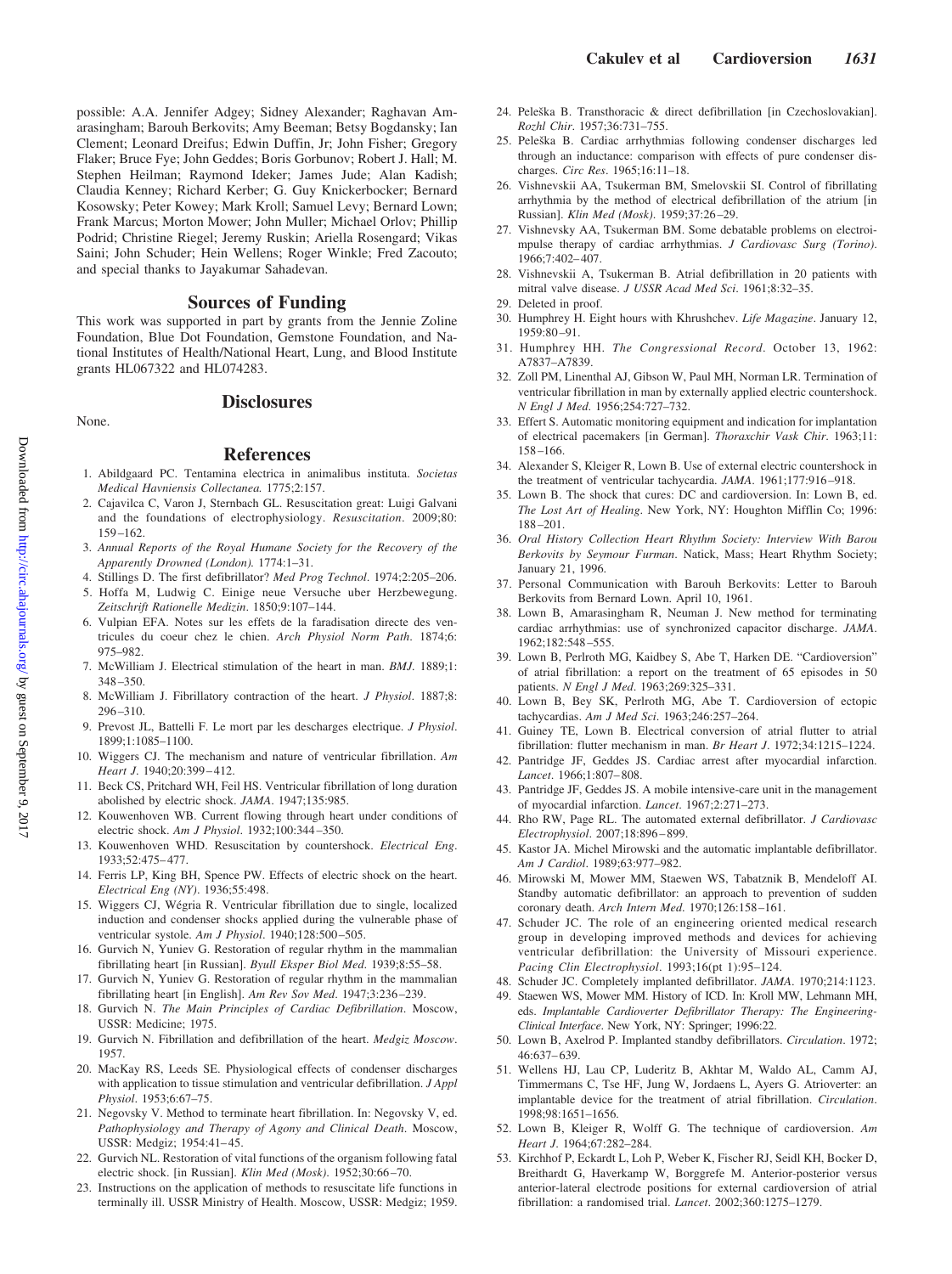- 54. Botto GL, Politi A, Bonini W, Broffoni T, Bonatti R. External cardioversion of atrial fibrillation: role of paddle position on technical efficacy and energy requirements. *Heart*. 1999;82:726 –730.
- 55. Siaplaouras S, Buob A, Rotter C, Bohm M, Jung J. Randomized comparison of anterolateral versus anteroposterior electrode position for biphasic external cardioversion of atrial fibrillation. *Am Heart J*. 2005; 150:150 –152.
- 56. Mathew TP MA, McIntyre M, Harbinson MT, Campbell NP, Adgey AA, Dalzell GW. Randomised comparison of electrode positions for cardioversion of atrial fibrillation. *Heart*. 1999;81:576 –579.
- 57. Lerman BB, Deale OC. Relation between transcardiac and transthoracic current during defibrillation in humans. *Circ Res*. 1990;67:1420 –1426.
- 58. Kerber RE, Jensen SR, Grayzel J, Kennedy J, Hoyt R. Elective cardioversion: influence of paddle-electrode location and size on success rates and energy requirements. *N Engl J Med*. 1981;305:658-662.
- 59. Ewy GA, Horan WJ. Effectiveness of direct current defibrillation: role of paddle electrode size, II. *Am Heart J*. 1977;93:674 – 675.
- 60. Dalzell GW, Cunningham SR, Anderson J, Adgey AA. Electrode pad size, transthoracic impedance and success of external ventricular defibrillation. *Am J Cardiol*. 1989;64:741–744.
- 61. Hoyt R, Grayzel J, Kerber RE. Determinants of intracardiac current in defibrillation: experimental studies in dogs. *Circulation*. 1981;64: 818 – 823.
- 62. Sirna SJ, Ferguson DW, Charbonnier F, Kerber RE. Factors affecting transthoracic impedance during electrical cardioversion. *Am J Cardiol*. 1988;62:1048 –1052.
- 63. Kerber RE, Martins JB, Kelly KJ, Ferguson DW, Kouba C, Jensen SR, Newman B, Parke JD, Kieso R, Melton J. Self-adhesive preapplied electrode pads for defibrillation and cardioversion. *J Am Coll Cardiol*. 1984;3:815– 820.
- 64. Kirchhof P, Monnig G, Wasmer K, Heinecke A, Breithardt G, Eckardt L, Bocker D. A trial of self-adhesive patch electrodes and hand-held paddle electrodes for external cardioversion of atrial fibrillation (MOBIPAPA). *Eur Heart J*. 2005;26:1292–1297.
- 65. Ewy GA, Taren D. Comparison of paddle electrode pastes used for defibrillation. *Heart Lung*. 1977;6:847– 850.
- 66. Gurvich NL, Makarychev VA. Defibrillation of the heart with biphasic electric impulsation [in Russian]. *Kardiologiia*. 1967;7:109 –112.
- 67. Ussenko LV, Tsarev AV, Leschenko YA. Resuscitation great: Naum L Gurvich: a pioneer of defibrillation. *Resuscitation*. 2006;70:170 –172.
- 68. Schuder JC, Gold JH, Stoeckle H, McDaniel WC, Cheung KN. Transthoracic ventricular defibrillation in the 100 kg calf with symmetrical one-cycle bidirectional rectangular wave stimuli. *IEEE Trans Biomed Eng*. 1983;30:415– 422.
- 69. Schuder JC, McDaniel WC, Stoeckle H. Transthoracic defibrillation of 100 kg calves with bidirectional truncated exponential shocks. *Trans Am Soc Artif Intern Organs*. 1984;30:520 –525.
- 70. Dixon EG, Tang AS, Wolf PD, Meador JT, Fine MJ, Calfee RV, Ideker RE. Improved defibrillation thresholds with large contoured epicardial electrodes and biphasic waveforms. *Circulation*. 1987;76:1176 –1184.
- 71. Schneider T, Martens PR, Paschen H, Kuisma M, Wolcke B, Gliner BE, Russell JK, Weaver WD, Bossaert L, Chamberlain D; Optimized Response to Cardiac Arrest (ORCA) Investigators. Multicenter, randomized, controlled trial of 150-J biphasic shocks compared with 200- to 360-J monophasic shocks in the resuscitation of out-of-hospital cardiac arrest victims. *Circulation*. 2000;102:1780 –1787.
- 72. Mittal S, Ayati S, Stein KM, Knight BP, Morady F, Schwartzman D, Cavlovich D, Platia EV, Calkins H, Tchou PJ, Miller JM, Wharton JM, Sung RJ, Slotwiner DJ, Markowitz SM, Lerman BB; ZOLL Investigators. Comparison of a novel rectilinear biphasic waveform with a damped sine wave monophasic waveform for transthoracic ventricular defibrillation. *J Am Coll Cardiol*. 1999;34:1595–1601.
- 73. Mortensen K, Risius T, Schwemer TF, Aydin MA, Koster R, Klemm HU, Lutomsky B, Meinertz T, Ventura R, Willems S. Biphasic versus monophasic shock for external cardioversion of atrial flutter: a prospective, randomized trial. *Cardiology*. 2008;111:57-62.
- 74. Mittal S, Ayati S, Stein KM, Schwartzman D, Cavlovich D, Tchou PJ, Markowitz SM, Slotwiner DJ, Scheiner MA, Lerman BB. Transthoracic cardioversion of atrial fibrillation: comparison of rectilinear biphasic versus damped sine wave monophasic shocks. *Circulation*. 2000;101: 1282–1287.
- 75. Page RL, Kerber RE, Russell JK, Trouton T, Waktare J, Gallik D, Olgin JE, Ricard P, Dalzell GW, Reddy R, Lazzara R, Lee K, Carlson M,

Halperin B, Bardy GH. Biphasic versus monophasic shock waveform for conversion of atrial fibrillation: the results of an international randomized, double-blind multicenter trial. *J Am Coll Cardiol*. 2002;39:1956 –1963.

- 76. Fuster V, Ryden LE, Cannom DS, Crijns HJ, Curtis AB, Ellenbogen KA, Halperin JL, Le Heuzey JY, Kay GN, Lowe JE, Olsson SB, Prystowsky EN, Tamargo JL, Wann S, Priori SG, Blanc JJ, Budaj A, Camm AJ, Dean V, Deckers JW, Despres C, Dickstein K, Lekakis J, McGregor K, Metra M, Morais J, Osterspey A, Zamorano JL, Smith SC Jr, Jacobs AK, Adams CD, Anderson JL, Antman EM, Hunt SA, Nishimura R, Ornato JP, Page RL, Riegel B. ACC/AHA/ESC 2006 guidelines for the management of patients with atrial fibrillation: executive summary. *Circulation*. 2006; 114:e257–e354.
- 77. Lown B. Electrical reversion of cardiac arrhythmias. *Br Heart J*. 1967; 29:469 – 489.
- 78. Mehta PM, Reddy BR, Lesser J, Carson PE. Severe bradycardia following electrical cardioversion for atrial tachyarrhythmias in patients with acute myocardial infarction. *Chest*. 1990;97:241–242.
- 79. Eysmann SB, Marchlinski FE, Buxton AE, Josephson ME. Electrocardiographic changes after cardioversion of ventricular arrhythmias. *Circulation*. 1986;73:73– 81.
- 80. DeSilva RA, Graboys TB, Podrid PJ, Lown B. Cardioversion and defibrillation. *Am Heart J*. 1980;100(pt 1):881– 895.
- 81. Bjerkelund CJ, Orning OM. The efficacy of anticoagulant therapy in preventing embolism related to D.C. electrical conversion of atrial fibrillation. *Am J Cardiol*. 1969;23:208 –216.
- 82. Arnold AZ, Mick MJ, Mazurek RP, Loop FD, Trohman RG. Role of prophylactic anticoagulation for direct current cardioversion in patients with atrial fibrillation or atrial flutter. *J Am Coll Cardiol*. 1992;19:  $851 - 855.$
- 83. Diack AW, Welborn WS, Rullman RG, Walter CW, Wayne MA. An automatic cardiac resuscitator for emergency treatment of cardiac arrest. *Med Instrum*. 1979;13:78 – 83.
- 84. Guidelines for public access defibrillation programs in federal facilities. *Federal Register* 66FR28495; May 23, 2001.
- 85. Guidelines for public access defibrillation programs in federal facilities. *Federal Register* 66FR28495; May 23, 2001.
- 86. Emergency medical equipment. *Federal Register* 66FR19027; April 21, 2001.
- 87. National Conference of State Legislatures. State Laws on Cardiac Arrest and Defibrillators. Available at: http://www.ncsl.org/default.aspx?  $tabid=14506. Accessed January 1, 2009.$
- 88. Myerburg RJ, Kessler KM, Castellanos A. Sudden cardiac death: epidemiology, transient risk, and intervention assessment. *Ann Intern Med*. 1993;119:1187–1197.
- 89. Wellens HJ, Gorgels AP, de Munter H. Cardiac arrest outside of a hospital: how can we improve results of resuscitation? *Circulation*. 2003; 107:1948 –1950.
- 90. Grace AA SW, Hood MA. A prospective, randomized comparison in humans of defibrillation efficacy of a standard transvenous ICD system with a totally subcutaneous ICD system (The S-ICD® System). Paper presented at: 2005 Heart Rhythm Society Scientific Sessions; May 4 –7, 2005; New Orleans, La.
- 91. Waldo A, Wit A. Mechanisms of cardiac arrhythmias and conduction disturbances. In: Fuster V, Alexander RW, O'Rourke RA, eds. *Hurst's the Heart*. 10th ed. New York, NY: McGraw Hill; 2001:751–796.
- 92. Sahadevan J, Ryu K, Peltz L, Khrestian CM, Stewart RW, Markowitz AH, Waldo AL. Epicardial mapping of chronic atrial fibrillation in patients: preliminary observations. *Circulation*. 2004;110:3293–3299.
- 93. Jalife J, Berenfeld O, Mansour M. Mother rotors and fibrillatory conduction: a mechanism of atrial fibrillation. *Cardiovasc Res*. 2002;54: 204 –216.
- 94. Yoshida K, Chugh A, Ulfarsson M, Good E, Kuhne M, Crawford T, Sarrazin JF, Chalfoun N, Wells D, Boonyapisit W, Veerareddy S, Billakanty S, Wong WS, Jongnarangsin K, Pelosi F Jr, Bogun F, Morady F, Oral H. Relationship between the spectral characteristics of atrial fibrillation and atrial tachycardias that occur after catheter ablation of atrial fibrillation. *Heart Rhythm*. 2009;6:11–17.
- 95. Tabereaux PB, Dosdall DJ, Ideker RE. Mechanisms of VF maintenance: wandering wavelets, mother rotors, or foci. *Heart Rhythm*. 2009;6: 405– 415.

KEY WORDS: cardioversion  $\blacksquare$  defibrillation  $\blacksquare$  fibrillation  $\blacksquare$  heart arrest  $\blacksquare$ tachyarrhythmias